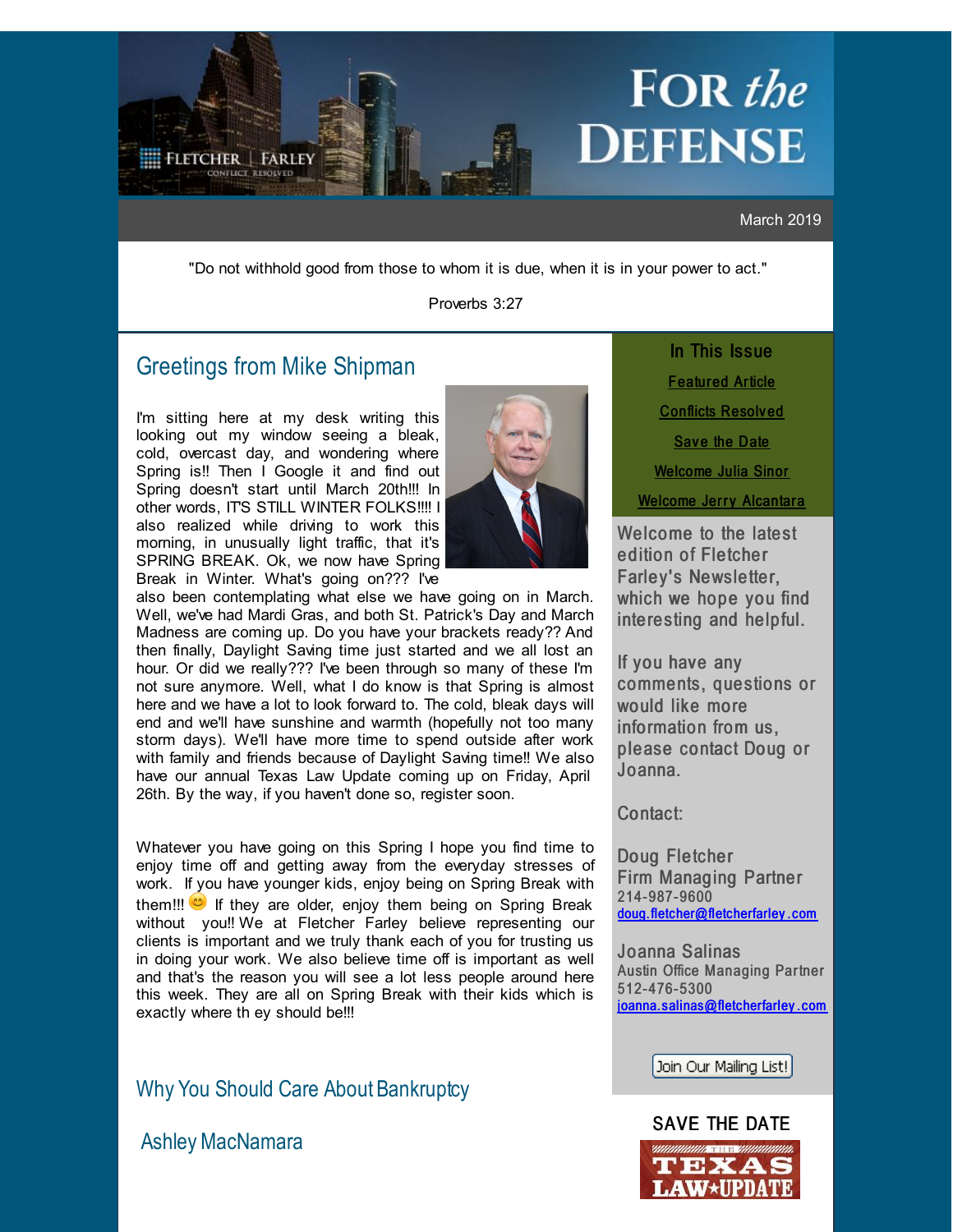Why does it matter if a plaintiff files or has filed for bankruptcy? Under the federal bankruptcy rules, a personal injury claim is considered an asset. This is true even if the plaintiff has not filed suit or reached a settlement of their claim. A plaintiff's failure to properly disclose their claim as an asset can have a significant impact on their ability to maintain that claim.



There are two main types of personal bankruptcy: Chapter 7 and Chapter 13. For our proposes, the only important thing is how these Chapters affect a plaintiff's duty to report their claim as an asset on their schedule of assets. Under both Chapter 7 and 13, if the accident occurred prior to the plaintiff filing bankruptcy, it should be reported as an asset. If the accident happened after a Chapter 13 was filed, but before the bankruptcy was discharged, the plaintiff has a duty to supplement their schedule of assets to include it.

What happens if a plaintiff did not disclose their claim as an asset and the bankruptcy has been discharged? The courts will look at whether the plaintiff has taken an inconsistent position by failing to list the claim as an asset. Generally speaking, if they failed to list the claim as an asset in the bankruptcy while simultaneously seeking to recover money for their claim, the court while find these positions to be inconsistent. It is important to remember that under these circumstances, the court will assume the plaintiff benefited from not having the claim as an asset in the bankruptcy suit.

When this occurs, a defendant can move for summary judgement based on judicial estoppel. Judicial estoppel is a common law doctrine where a party who has assumed one position in its pleadings may be estopped from assuming an inconsistent position. "The primary purpose of the doctrine is not to protect litigants, but rather the integrity of the judiciary. Because the doctrine of judicial estoppel is intended to protect the judicial system, rather than the litigants, detrimental reliance by the opponent of the party against whom the doctrine is applied is not necessary." *Love v. Tyson Foods, Inc.* , 677 F.3d 258, 261 (2012). In short, by failing to disclose their personal injury claim, the plaintiff can lose their ability to pursue their claim.

[Click here](http://r20.rs6.net/tn.jsp?f=001wPW28KfY8rxVlHJJpB3mbasT-XZtDyYqx5FN2p4lHzin4JnMxQAigskiP0hpqN0sSuS66K2M4OUxGmTn51r859mrrvK5ISYUyMavqFGj35aile7Alpz7gC2XmaSyvhPkV7yecVMHujgyg2e2Ds5jVwOWnGG7rdzylFNPaTnkqnqoBn0C2vf_ImmSzHi2w8wg5DM0Te_vtAfLNDp0Sjmxl9Ljv4oUftOYTnChChb7h0M9vIiyaefWu4iA93IVeTRK&c=&ch=) for a handout on plaintiff's bankruptcy and personal injury claims.

Practice Pointer: Specifically ask about prior bankruptcies in written discovery and depositions. Also, remember that PACER (the federal e-filing system used by bankruptcy courts) is free to search. There is a fee for obtaining documents, but a basic search will let you know whether the person has filed for bankruptcy before or not.

## Conflicts Resolved

#### **Fletcher Farley Obtains Favorable Verdict in Brain Injury Case**

In a case where our client stipulated to liability for the accident in question, [Steve Springer](http://r20.rs6.net/tn.jsp?f=001wPW28KfY8rxVlHJJpB3mbasT-XZtDyYqx5FN2p4lHzin4JnMxQAigt8Y_AUvDH3qUxagAa9t94j1cxgqzrrNH9CEBX8hPLR1rspbeiYLNdsqtg-tJLUAaP0YDB7XXozKRxe-cdjdSlXOpSpO2E_wMJxiaP85UKuP4FLkuykSwA6IJgFQ9EKt2dTlLWF75X0vcLAi1Jbani4sneHaHORNJA==&c=&ch=) and [Kristi Kautz](http://r20.rs6.net/tn.jsp?f=001wPW28KfY8rxVlHJJpB3mbasT-XZtDyYqx5FN2p4lHzin4JnMxQAigtuBPfk39t7DNeCF9TA83LUX_VYjVHI2BoABqbhI6CmPLpMITVJswZeK3YqUu_yo8r0Fm0QFDHQHvhugeyj1TWDHTLSPD5ZJMq8O1lw6cqt1zqZ8HCts8dGBEL2fbXORF5_ZK6X3kB2CIUDVTCBB0namFF6e9rFUvA==&c=&ch=) still successfully challenged the Plaintiff's claim of a traumatic brain injury and Plaintiff's husband's claim of loss of consortium. Although effective pre-trial motions had already reduced the primary plaintiff's past medical expenses by approximately \$100,000, the Tarrant County jury was still asked by Plaintiffs to award over \$500,000 in

Register for the Texas Law Update 2019 in Dallas on Friday, April 26th, 2019 at the DoubleTree near Campbell Centre!

If you came to the seminar last year, please make note this is a different location.

#### **REGISTER HERE!**

More information coming soon!

Congrats Alex Bell and Jeff Smith on their selection to the 2019 Texas Rising Stars list!



We're proud to announce the [selection of](http://r20.rs6.net/tn.jsp?f=001wPW28KfY8rxVlHJJpB3mbasT-XZtDyYqx5FN2p4lHzin4JnMxQAigpnyndmkK5Z1D0cl3ycgoiFoiwPZlotl-Z31aXaR6HT4UF-89A0K1uhVJRvP55I_Yko6TwkekgmdGswj0qCUW4aRhpN0Aq-Dx-3Xtbzyc61so3bDjwpX52UuJq-D7B5c-dHY9Im9klP78JC_9EiA6YWcTvU4cg_TrQ==&c=&ch=) [Alex Bel](http://r20.rs6.net/tn.jsp?f=001wPW28KfY8rxVlHJJpB3mbasT-XZtDyYqx5FN2p4lHzin4JnMxQAigu4jtx5e4oWxT0w4TMhsI0WKkdKajg0rNZaebeMlR3J_9UkEv3zNHVn_zR0x_O3oohCZDvFdsJuP1MJTTXLYFj2HaQvNZ0xh2A3BE-YGectgmy77pzx587mQBzxRXRddI57hUzq8pCDIaFI2Jl8jbu4=&c=&ch=)[l and Jeff](http://r20.rs6.net/tn.jsp?f=001wPW28KfY8rxVlHJJpB3mbasT-XZtDyYqx5FN2p4lHzin4JnMxQAigpnyndmkK5Z1D0cl3ycgoiFoiwPZlotl-Z31aXaR6HT4UF-89A0K1uhVJRvP55I_Yko6TwkekgmdGswj0qCUW4aRhpN0Aq-Dx-3Xtbzyc61so3bDjwpX52UuJq-D7B5c-dHY9Im9klP78JC_9EiA6YWcTvU4cg_TrQ==&c=&ch=) Smith to the 2019 Texas Rising Stars list! Each year, no more than 2.5 percent of the lawyers in the state are selected by the research team at Super Lawyers to receive this honor. To read more, please [click here](http://r20.rs6.net/tn.jsp?f=001wPW28KfY8rxVlHJJpB3mbasT-XZtDyYqx5FN2p4lHzin4JnMxQAigskiP0hpqN0s9_i4RsSL7MCZujaLKWIAD-fTVjy4jNUm7iO32JIScn2-n4DnEC-JR3G0ZkdWaTFyO4D1WMn2QphZwJ4nOnTgF8C89yf2h2Jy9gUyqQAoL67QGv3cRIvflT2Xg_anrAumKhQoxuh0TNFaVPkFvE5bqPrZB4n_VErvCJknS4PBQ_wGxENV4ZyjwTwmGHW65bTs0H4cG2H3Wp-comDhj2nSKbXmM5TCHiy8&c=&ch=).

### Welcome Julia Sinor



We welcome [Julia Sinor](http://r20.rs6.net/tn.jsp?f=001wPW28KfY8rxVlHJJpB3mbasT-XZtDyYqx5FN2p4lHzin4JnMxQAigjup33kDvjwMmcEgyP3UZCf-hFUV6W6AwlcANvkObRvCEqGXVCUn_p2ECQK5szm0eMhlNOk72H2IcKTnxseo_fUmYHJG6N3ECqj_xurD6lvzlcN5G_dLcR88SemZI7CfJF56ueWziuHAM_jt8DvNVwMMDp89Q3ZRbA==&c=&ch=) to the firm's Dallas office. She focuses her practice on commer cial litigation including personal injury claims, product liability claims, and construction defect claims.